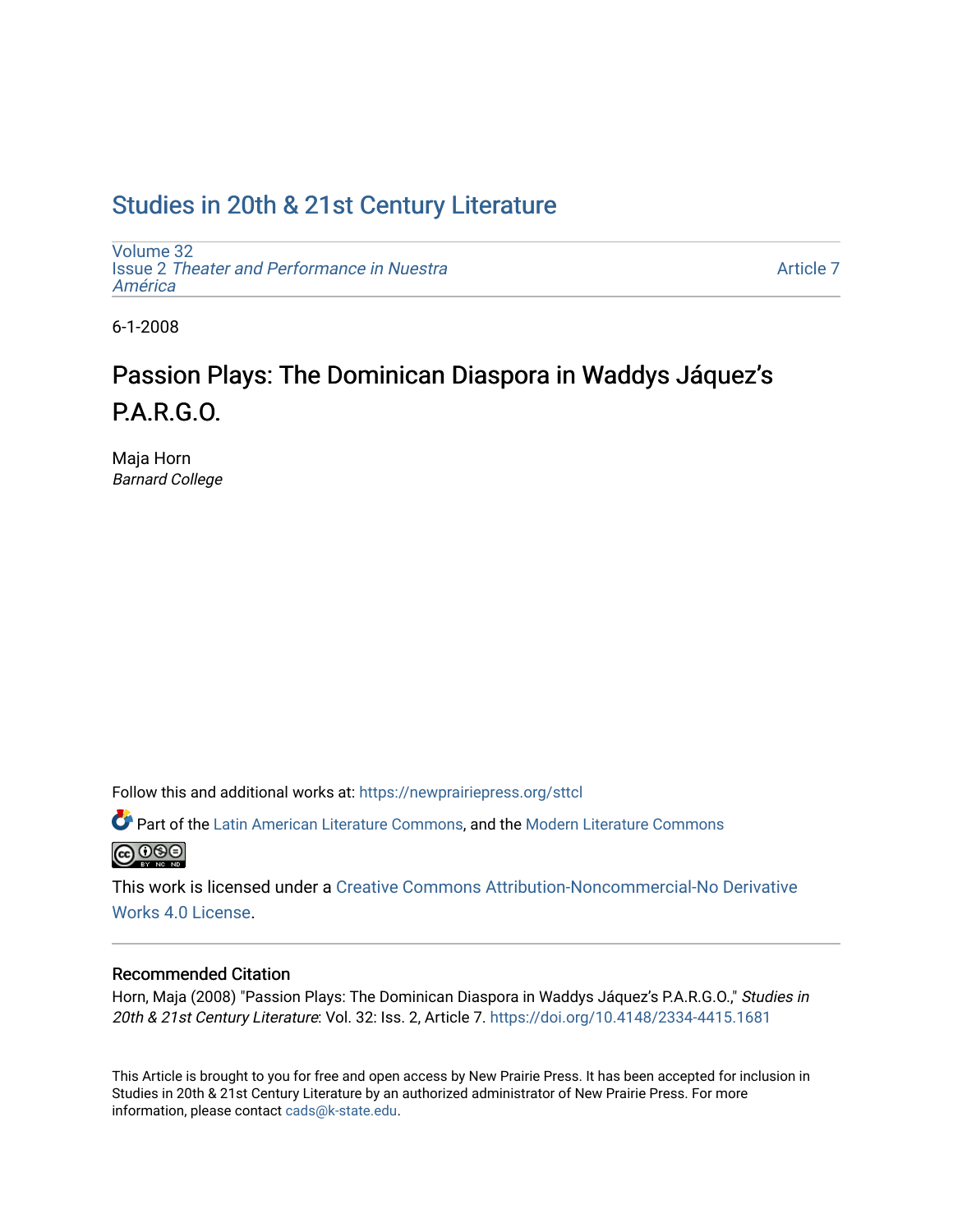## **Abstract**

This article analyzes how the play P.A.R.G.O. (2001), written, directed, and performed by the Dominican Waddys Jáquez represents the contemporary experience of the Dominican diaspora. Jaquéz himself forms part of a new generation of diasporic artists who frequently return "home," to the Dominican Republic, and who, unlike the previous generation of diasporic artists and writers, continue to find their most valuable audience there. This tendency towards an increasing interconnectivity between diaspora and homeland is represented and a/effectively reinforced in P.A.R.G.O. The play brings the experience of the diaspora close to home for the audience, not by compelling them to identify with the characters' particular identities, but rather by placing center stage their ongoing negotiations and "making do" with personal and economic difficulties that define their lives both at home and abroad.

## Keywords

diaspora, Dominican theatre, PARGO, P.A.R.G.O, Waddy Jáquez, Dominican diaspora, Dominican Republic, homeland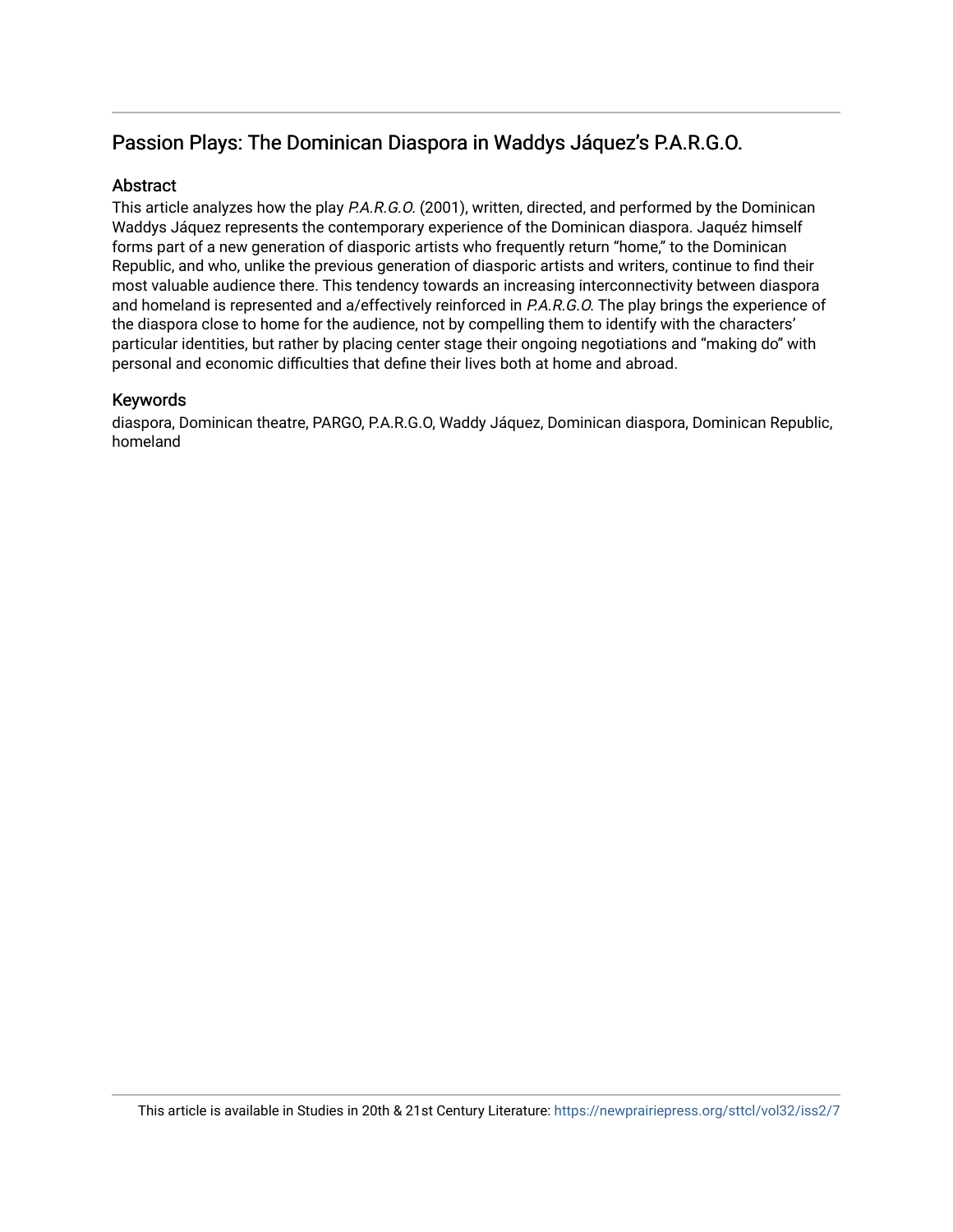By Maja Horn *Barnard College*

Until fairly recently, accounts of the experience of the Hispanic Caribbean diaspora were likely to coalesce around the significant break that immigration caused in immigrants' lives.<sup>1</sup> Migration histories were structured by the "before" and "after" of immigration and emphasized the stark cultural differences between "here" and "there," the real and imaginary distance between diasporas and their homeland. Similarly, diasporic cultural production tended to be perceived as far-flung and removed from national cultural developments at "home."2 Nowadays, increasing awareness of the connections and continuities between diasporas and countries of origin has shifted the emphasis in scholarship from the "before" and "after" of immigration to a concern with circular migration migrants moving back and forth between the home and destination country—and with the ties that continue to bind migrants to, rather than separate them from, their home countries. As Ernesto Sagás and Sintia E. Molina in their introduction to the anthology *Dominican Migration: Transnational Perspectives* (2004) emphasize:

> Nowadays, modern transportation provides easy and cheap travel back and forth between host and receiving societies. New communications technology allows migrants to stay in touch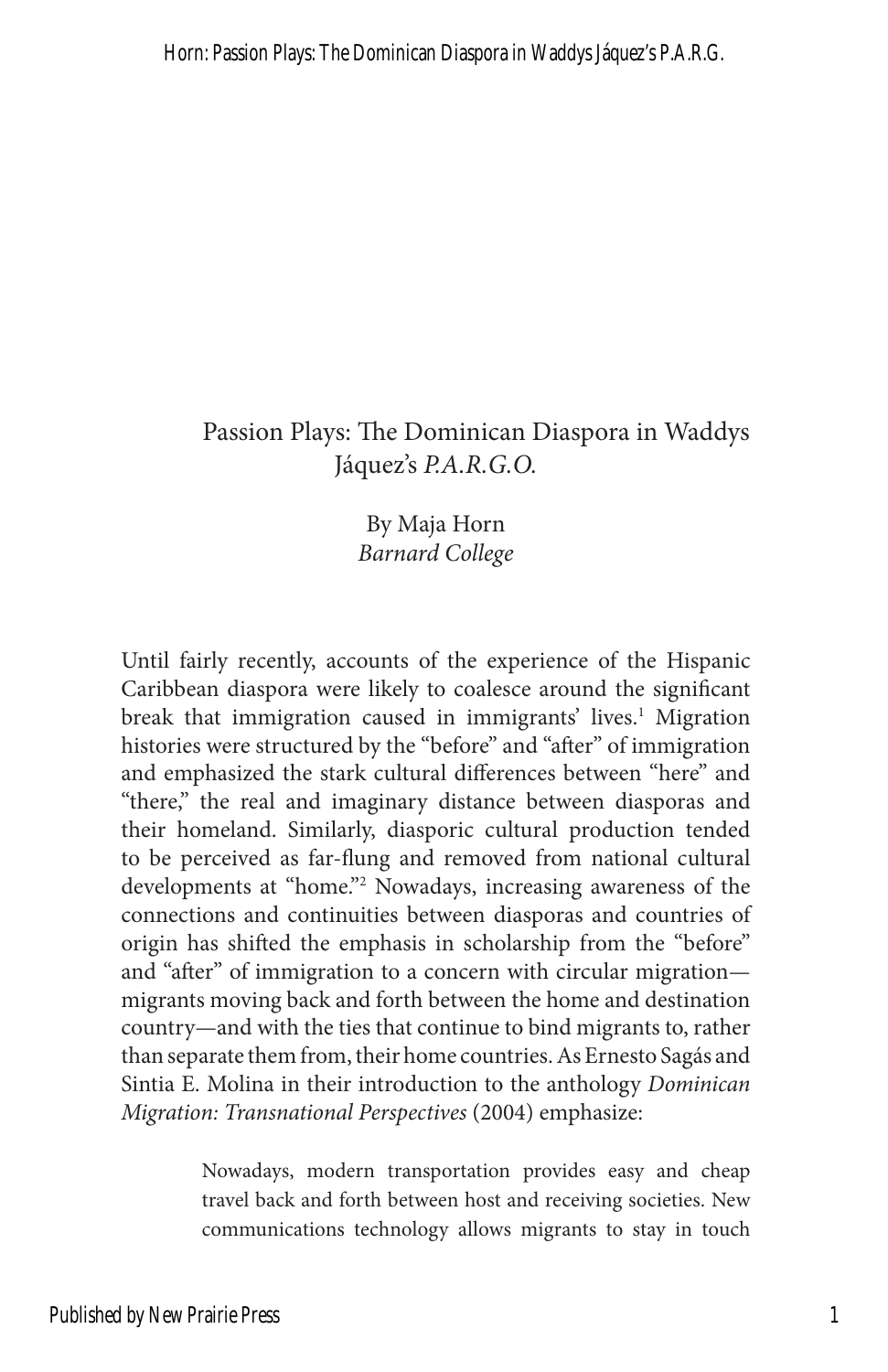with relatives and developments back home.…the traditional concepts of 'host' and 'sending' societies have practically lost their meaning in light of globalizing trends in which economic exchange, political sovereignties, social structures, and even cultural practices transcend national boundaries. (4)

These ongoing exchanges have given migrants an increasingly important role in their home country with which they tend to maintain extensive and enduring ties.

This tendency also manifests itself in the case of the Dominican Republic. According to Jorge Duany, "[t]he Dominican diaspora has reshaped practically every aspect of daily life in the homeland, from family structure and business enterprises to political ideology and religious affiliation" (29). This impact has been increasingly recognized by the Dominican state, particularly since the election of president Leonel Fernández; as Sagás notes: "[i]n 1996, the election of Leonel Fernández marked another chapter in the political incorporation of overseas Dominicans" (60). A helping fact is that Fernández has himself formed part of the Dominican diaspora in the U.S., and during his time governing the country (1996-2000) and (2004-2008; 2008-to present) he has made extensive efforts to foster a close relationship between the Dominican nation and its diaspora. Yolanda Martínez-San Miguel also comments on the effects of these efforts, before the 1990s "los 'dominicanos ausentes'" 'the 'absent Dominicans' were "un otro negado y minusvalorado en mucho de los discursos oficiales del gobierno dominicano" 'an other negated and undervalued in many of the official discourses of the Dominican government' (822).<sup>3</sup> These political and economic efforts are mirrored in the national cultural realm, where artists and writers from the Dominican diaspora, once marginal, have come to play a significant role. The diaspora nowadays figures visibly in some of the most important national cultural events: the annual International Dominican Book Fair, the Biennial of Dominican Art, and the León Jiménes Art Competition.

These cultural tendencies are reflected in the lives of an emerging group of artists and writers who reside intermittently in both the Dominican Republic and in the U.S. and whose creative work is primarily directed to audiences at home in the Dominican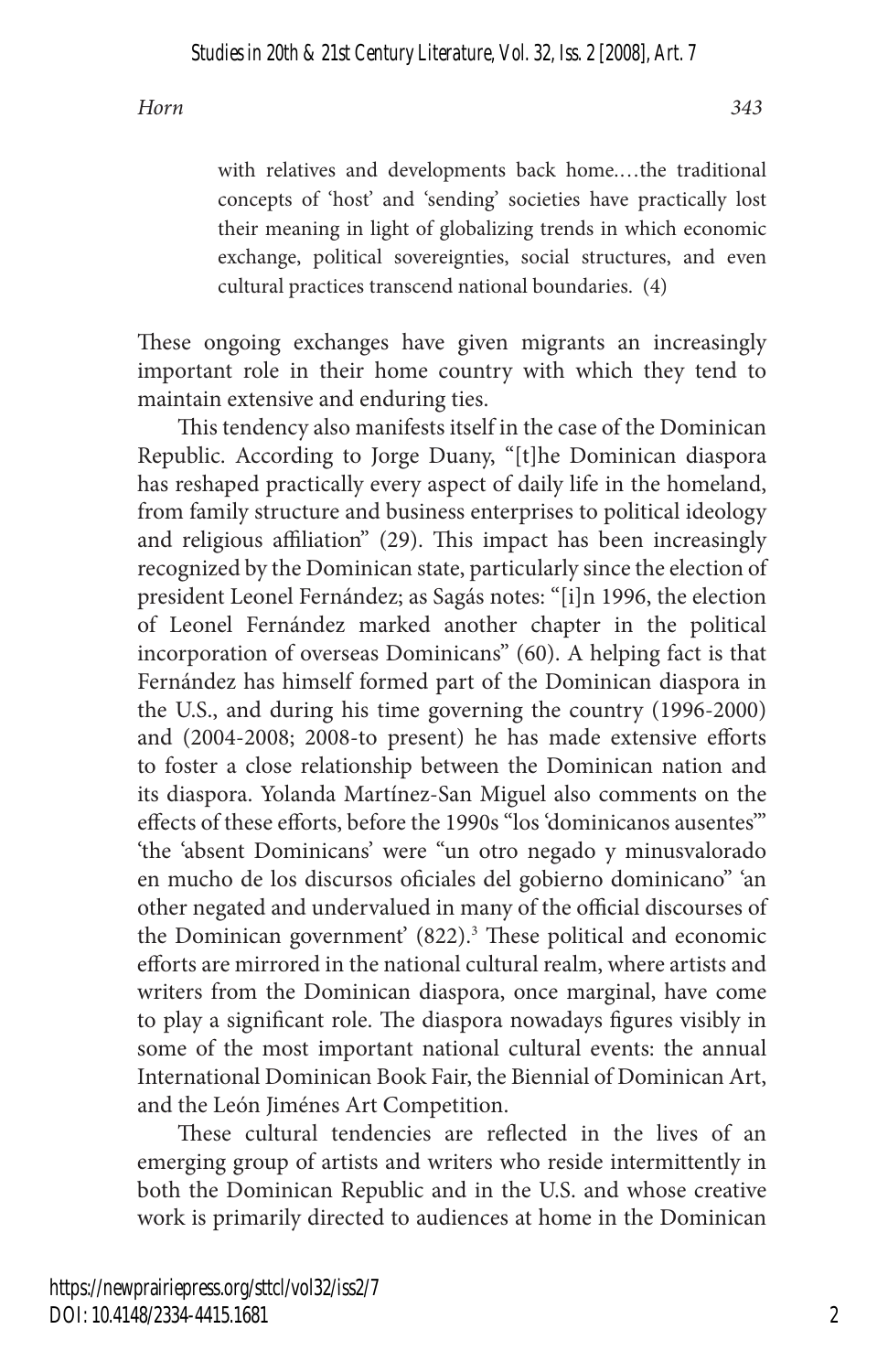*344 ST&TCL, Volume 32, No. 2 (Summer, 2008)*

Republic rather than to a U.S. audience.<sup>4</sup> The intervention of these artists in the Dominican cultural landscape and their investment in Dominican audiences differs from that of diasporic artists and writers whose principal audience is found in the receiving, rather than the sending communities. For example, two of the most prominent faces of the Dominican diaspora are the writers Junot Díaz and Julia Alvarez, and, as Janira Bonilla notes, "they are not only labeled as Dominican writers and Latinos but they are also recognized as part of the U.S. literary landscape" (204). The success of these two writers in the U.S. and their incursion into the U.S. mainstream constitutes in fact a source of national pride in the Dominican Republic and both have been repeatedly invited to present their work back "home." Also, recently, the phenomenal success of Díaz's long-awaited novel *The Brief Wondrous Life of Oscar Wao* (2007), which garnered him the Pulitzer Prize in the U.S., has been equally celebrated by the Dominican diaspora and on the home island.<sup>5</sup> Though the now iconic work of Alvarez and Díaz does play an important role in the cultural landscape of the island, I argue that their intervention differs from that of a new group of Dominican diasporic creative producers. Unlike "Alvarez and Díaz, who arrived as young children to the United States, [and who] write in English, and for the U.S. general public," these writers and artists continue to consider Dominican audiences as a principal public for their work, reflected in the fact that their creative works are predominantly in Spanish (Ságas et al 22). I thus think that one should avoid speaking of the intervention of "the" Dominican diaspora and that ongoing developments towards greater interconnectivity challenge scholars in the field of migration studies to develop more nuanced approaches to various forms of cultural "returns."

Among the artists who continuously return and intervene in the Dominican cultural landscape are the writers and performers Rita Indiana Hernández and Rey Andújar, who live in the U.S. (currently in Puerto Rico) but frequently return to Santo Domingo to present their work. Hernández presented the performances "Ready" and "El Miti Miti Show" in 2006 and 2007 respectively, and Andújar has repeatedly performed his piece "Ciudadano Cero" in Santo Domingo, including at the International Dominican Book Fair in 2006. However, the most well-known and nationally acclaimed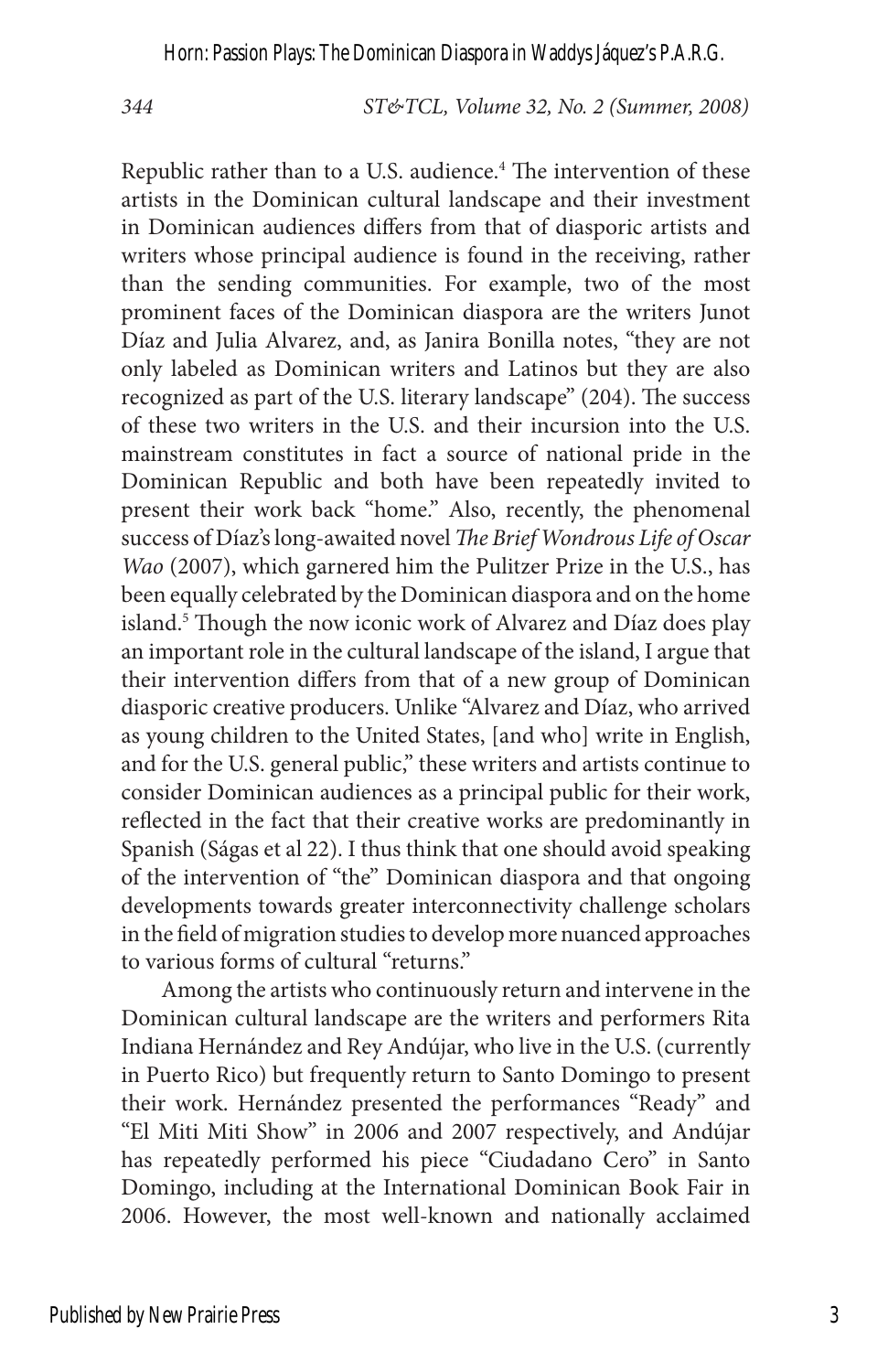cultural producer from the Dominican diaspora is Waddys Jáquez. Jáquez has lived and worked for more than a decade in New York City and has produced a series of plays over the past seven years, all of which he wrote, directed, and acted in himself. In the U.S. these are generally staged at the Repertorio Español, a theatre principally showcasing theatrical work in Spanish, in New York City. However, he also presents all his plays in the Dominican Republic where they have been staged with great success at the Teatro Nacional in Santo Domingo and other important theatre venues.

The direct and continual intervention of Waddys Jáquez, but also of performers such as Andújar and Hernández in the Dominican cultural sphere raises compelling questions about what they bring back to the island. In her attempt to provide some answers, Peggy Levitt has usefully coined the concept of "social remittances" to describe those less tangible, non-financial investments sent back by immigrants, such as "ideas, behaviors, identities, and social capital" ("Social Remittances" 926). Levitt further notes how unlike "other types of global cultural dissemination," such as those affected by mass media, social remittances "travel through identifiable pathways" and "ideas are communicated intentionally to a specific recipient or group" (*Transnational Villagers* 64). Taking up Levitt's concept, Juan Flores, in his essay "The Diaspora Strikes Back: Reflections on Cultural Remittances," argues that the "idea of social remittances needs to be supplemented and sharpened" by what he terms "cultural remittances." He adds:

> In most social science accounts of more-than-economic return flows, as exemplified by the work of Peggy Levitt and others, culture is reduced to behavior, and thus not examined in relation to the national ideologies and cultures of either 'host' or 'sending' countries. Furthermore, no attention is paid to forms of cultural expression altered by the to-and-fro movements of contemporary migratory patterns. It is, after all, in language, music, literature, painting and other artistic and expressive genres that the values and life-styles remitted from diaspora to homeland become manifest in the most tangible and salient ways. (23)

Waddys Jáquez's own creative and personal trajectory very much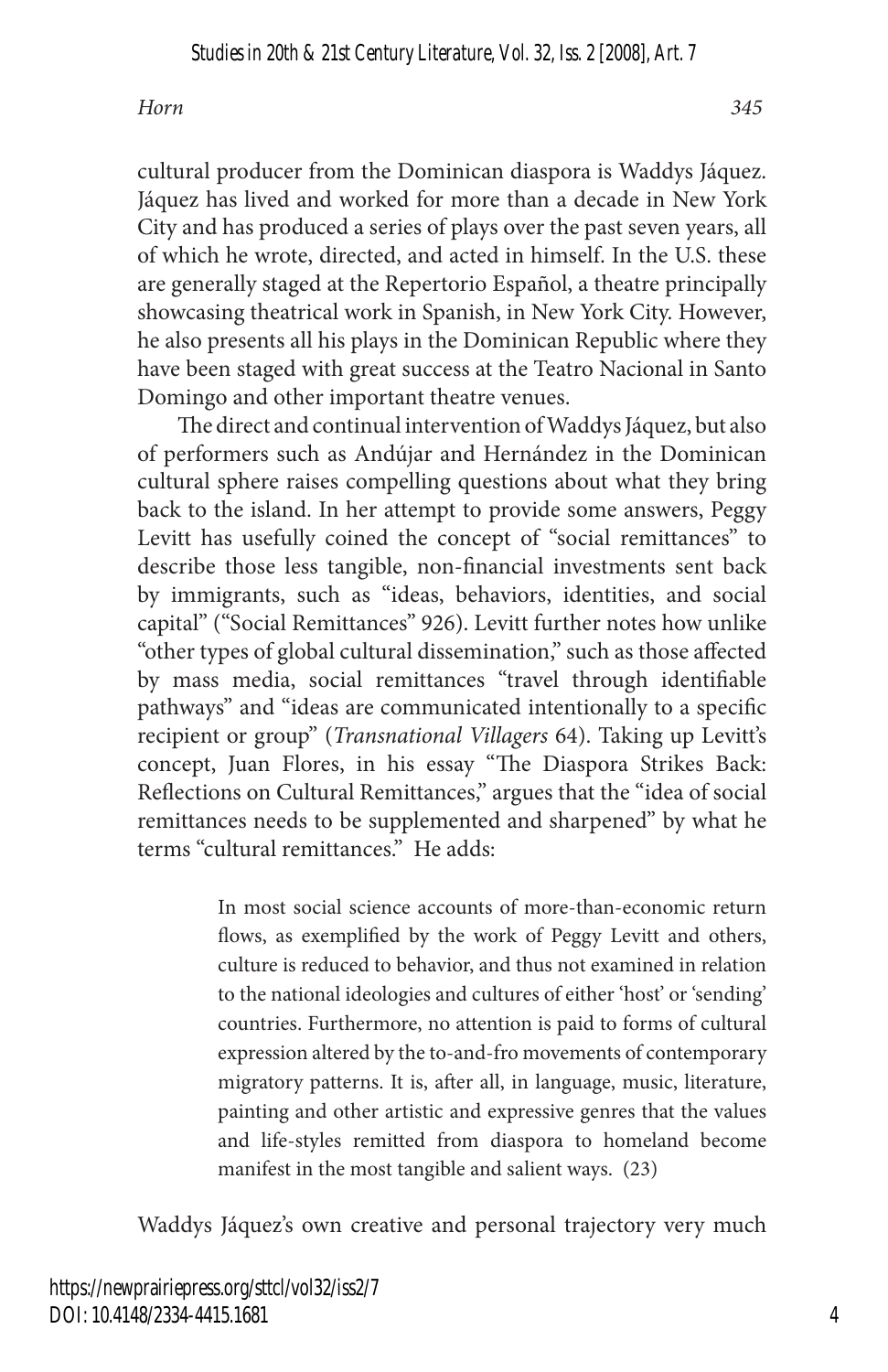*346 ST&TCL, Volume 32, No. 2 (Summer, 2008)*

follows such a "to-and-fro movement," and several of his plays precisely aim to make tangible the contemporary experience of the Dominican diaspora.

Jáquez's repeated returns to the island and his creative and critical interventions in the Dominican cultural sphere take on several dimensions. On one hand, Dominican theatre and cultural critics generally coincide in their appraisal of Jáquez's plays as a significant innovation in the Dominican theatre scene. For example, in 2004 the Dominican critic Marivell Contreras affirmed emphatically: "lo digo sin temor a dudas que el teatro dominicano se ha avivado en los últimos 3 años gracias al ingenio y a las puestas en escena de las obras de este actor y dramaturgo dominicano residente en los Estados Unidos" 'I say without fear of doubt that Dominican theatre has revived in the last three years thanks to the ingenuity and the staging of the works of this Dominican actor and dramaturge living in the United States'. More recently, in 2006, Carmen Imbert Brugal similarly insisted that "la pervivencia del teatro tiene el nombre Waddys Jáquez" 'the survival of theatre has the name of Waddys Jáquez'. Jáquez's theatrical strategies and staging, his integration of video projection and recorded voiceovers into his theatrical works, as well as performance elements that reflect the influence of drag-shows and American stand-up, have shaken up the Dominican theatre scene.<sup>6</sup> The Dominican cultural establishment has recognized the significance of Waddys Jáquez's contribution to Dominican theatre by repeatedly awarding him the best Dominican cultural prize, the Premio Casandra; in 2001 his play P.A.R.G.O. received the award for "Best Play" and "Best Actor," and recently, in 2007, his play "Cero" won the award for "Best Play," "Best Director," "Best Actor," and "Best Actress."

Notably, the appraisal of critics and the cultural establishment is matched by the enthusiasm with which his plays are received by Dominican audiences. For example, when *P.A.R.G.O.* (the play I discuss in this essay) was staged in 2001, its one-month run was extended because of its vast popularity. The enduring appeal of Jáquez's work on the island was again clearly evident when several of his plays were re-staged in the Fall of 2005, over a period of three weeks, to almost full capacity nightly at Casa de Teatro in Santo Domingo, one of the most established independent Dominican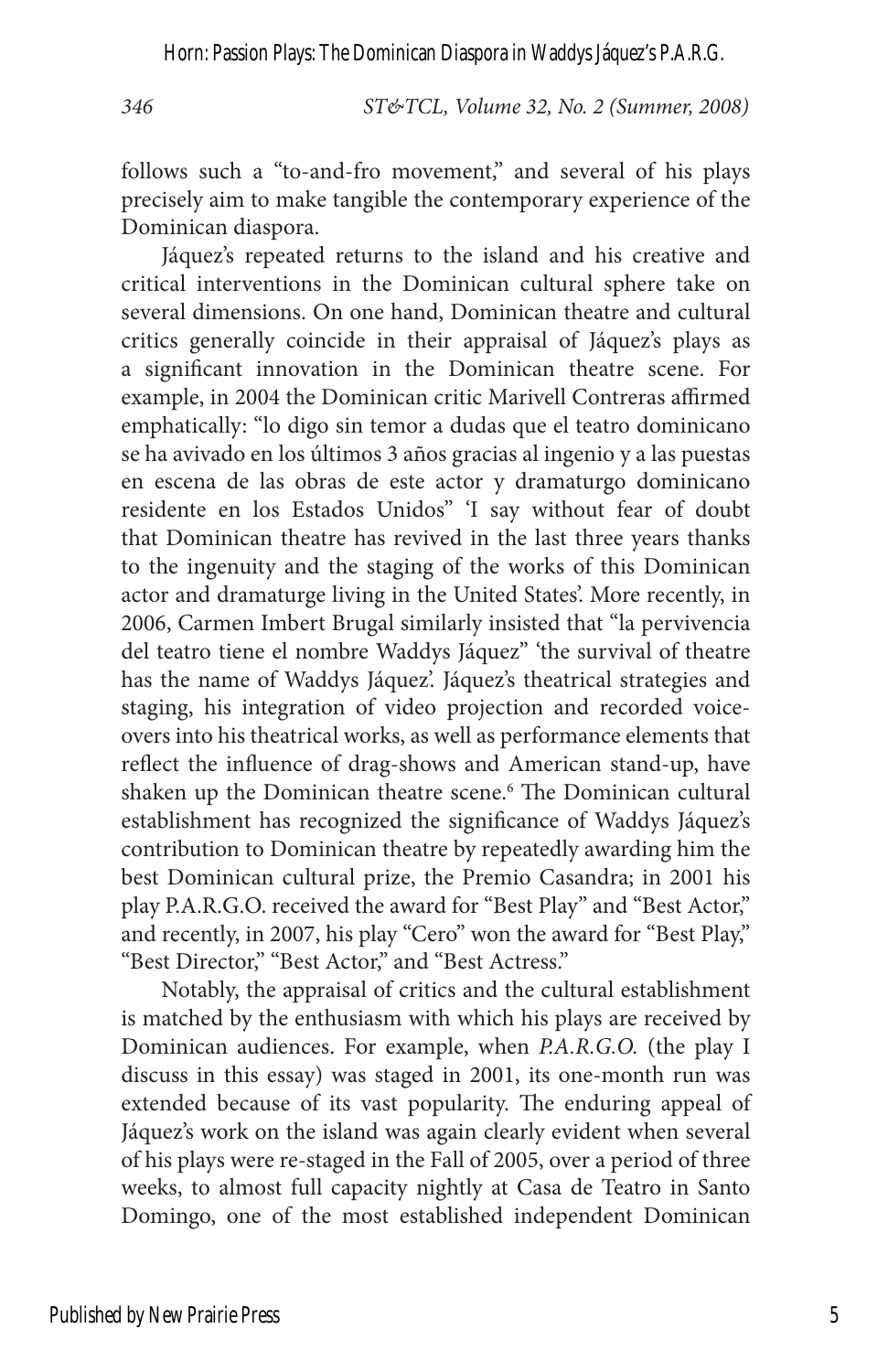theatre venues.<sup>7</sup> The popularity of a play like *P.A.R.G.O.*, however, has surprised some, given that it revolves around characters from the Caribbean diaspora in New York City who are utterly marginal subjects. Or, as Camilla Stevens describes in even stronger terms in her essay, "The Politics of Abjection in *P.A.R.G.O.: Los pecados permitidos* by Waddys Jáquez," they are "abject immigrant characters" (257).8 These characters, who at times have turned to prostitution and drugs, include a transsexual, a homeless person, and an exconvict, leading at least one critic to note with astonishment that "el público respondió y soportó las historias" 'the audience responded to and withstood these stories'. These diasporic characters and their stories certainly diverge from and clash, as "lessons learned abroad by poor and subject peoples may, and often do …with the traditional cultural and ideological values prevalent" in their home country (Flores 2).<sup>9</sup>

The particular achievement of Jáquez's play—his "return" to the island—is how he makes these marginal diasporic subjects come alive on stage and, more importantly, makes their experiences matter on the Dominican national stage.10 He does so by strategically not positing these diasporic subjects as inherently different and removed from the reality of Dominican audiences, nor by insisting that audiences need to identify with who they are. Rather the play poses and creates continuities between the audience and its characters by divesting the focus from their particular identities and instead places center stage the processes and strategies through which they negotiate difficult experiences both at home and abroad. Jáquez's 2001 play *P.A.R.G.O.* evolves around four principal characters from the Caribbean diaspora who are all played by Jáquez himself. These characters, who take the stage one after another each directly addressing themselves to the audience are: María Cuchívida, a homeless drug dealer and former prostitute who came to the U.S. with a stolen passport; Papi Chío, an illegal Dominican immigrant, once imprisoned for a crime of passion he did not commit; ZaZa, a beauty queen and prostitute of grotesque proportions; and Pasión Contreras, a Puerto Rican transsexual and supposedly recovering drug addict whose "husband" is also her pimp. What brings these disparate characters together is the annual celebration at *P.A.R.G.O.*, which the MC, who bridges the time gap that Jáquez needs to switch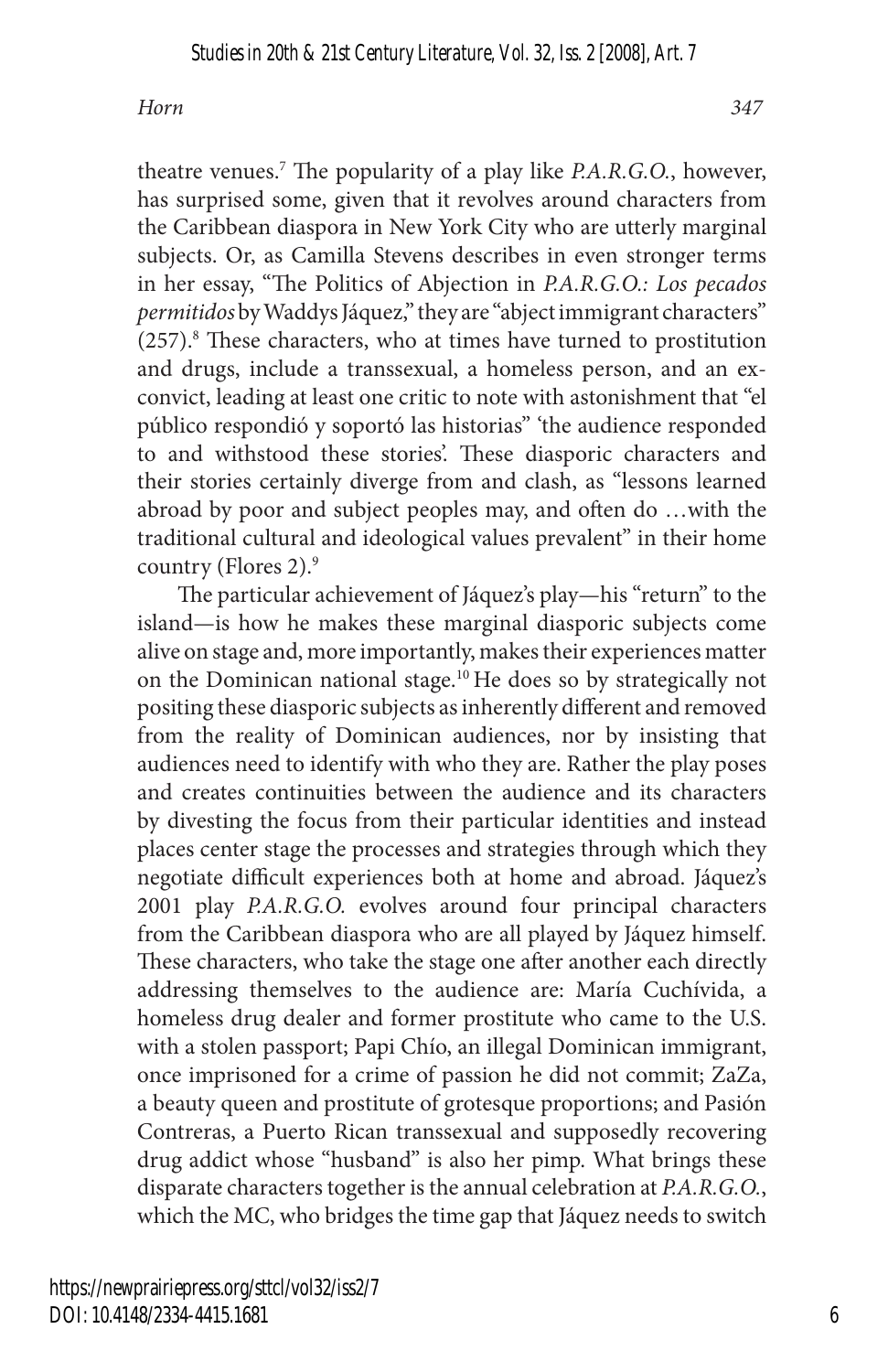*348 ST&TCL, Volume 32, No. 2 (Summer, 2008)*

from one character to another off stage, explains are the initials of a drug and alcohol addiction recovery program. In fact, the audience is welcomed by the MC as attendees at this program's annual celebration: "Buenas noches damas y caballeros. Bienvenidos al Patronato de Recuperación Global Organizado, *P.A.R.G.O.*: hoy por ti y tomorrow por mi" 'Good evening ladies and gentlemen. Welcome to the Organized Global Recuperation Board, *P.A.R.G.O.*: today because of you and tomorrow because of me.' Though one can ascertain by listening very carefully and closely that this "recuperation" program is located in New York City, the play desists from tying its mission to a specific place and pronounces instead its "global" relevance.

What is this program trying to recuperate and how does it envision its clients moving ahead upon completion? While recuperation, particularly in the context of the Hispanic Caribbean diaspora, might appear to tap into the language of returns and longing for the "lost" island left behind, recuperation is here neither a returning to the past nor a moving forward towards a "clean" future.11 In fact, from the outset the very idea and possibility of recuperation is mocked by the supposedly "recuperated" MC, who sports an oversized medal with the word *renovada* 'renewed' but who gets increasingly drunk as the play unfolds. The obvious failure of these immigrant characters to shape up or "renew" themselves undermines any possibility of imagining immigration as a "new" or "fresh" start, while simultaneously dismissing the version of America mythologized, as David Román notes, "as the very frontier of possibility" (78). Yet the ironic and also quite acerbic critique of "renewal" and the possibility of "recuperation," staged in the play not only question the social conditions and possibilities of these immigrant characters in the U.S., but also resonate critically with the ubiquitous Dominican political and economic discourse of "progress," ensconced in the popular slogan of the current government *pa'lante* 'moving forward.' This contrasts conspicuously with the enduring (and even worsening) social inequalities that shape Dominican society.<sup>12</sup>

What is recuperated then in this program/play if there is no going back and no starting over? While past events and experiences and some hopes for the future are recounted and "confessed" to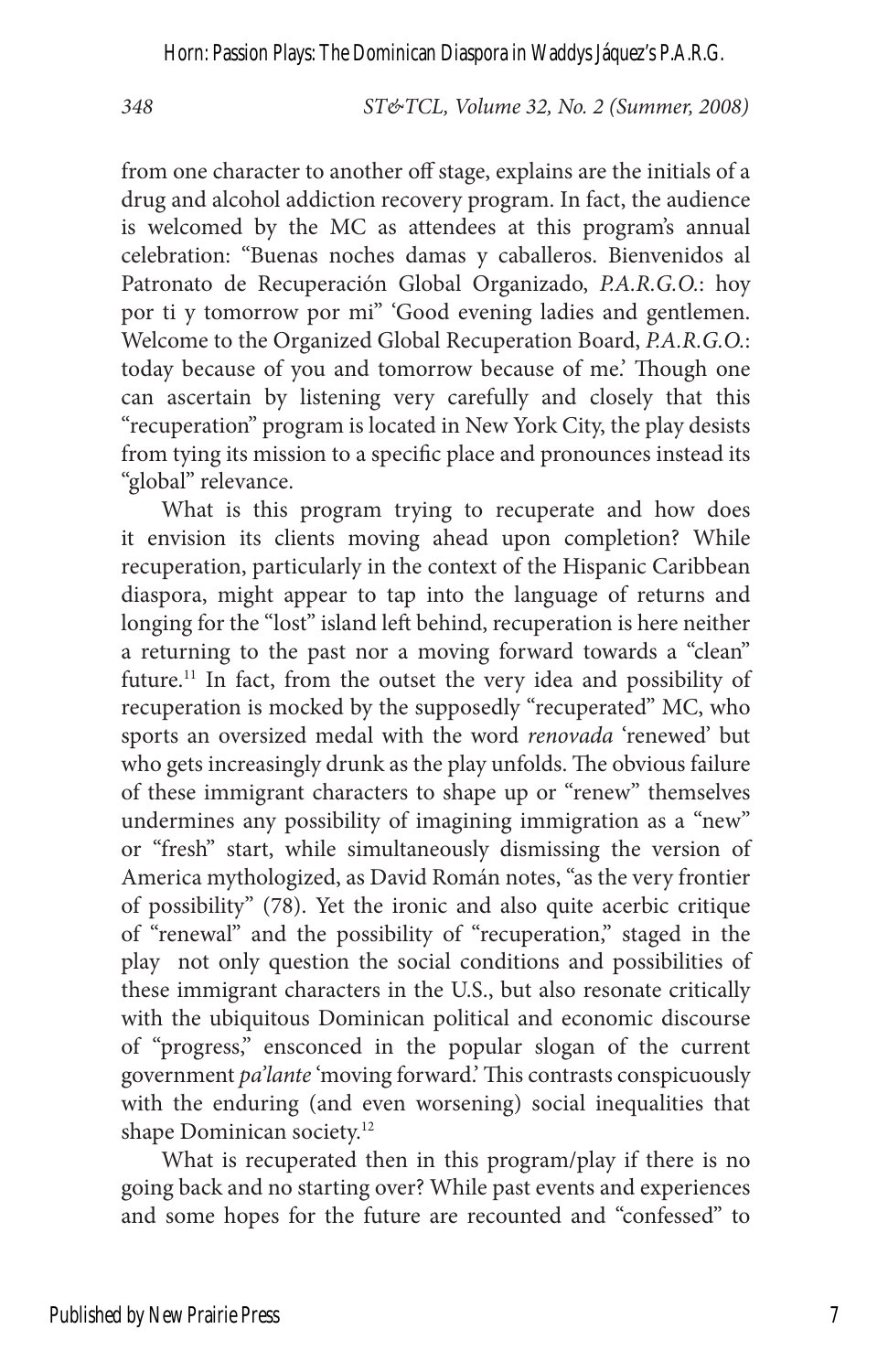the audience, it is not the need to recuperate the past nor to move ahead but the act of telling itself that is emphasized. *P.A.R.G.O.* in fact replays the principal structure of addiction recovery programs, in which one person rises and "testifies" about his past and his experiences to the group. These programs—Alcoholics Anonymous and Narcotics Anonymous—are the only widely accessible (and affordable) programs for Dominicans recovering from substance abuse, and the format of *P.A.R.G.O.* imitates these meetings. By default the recovery group that the characters testify to is formed by the theatre audience itself, which thereby becomes implicated not only as part of the recuperation effort but is interpellated as troubled members themselves. The downfalls, difficulties and shameful experiences of the characters are presented to an audience who in fact is ultimately just as troubled as they are. This insistence that it's the troubles that bind more than the differences that may set one apart echoes precisely the mantra of these recovery groups: as the handbook of the *Confraternidad de Narcóticos Anómimos* (Narcotics Anonymous) insists, "Nuestras circunstancias y diferencias particulares son irrelevantes cuando se trata de nuestra recuperación. Si nos desprendemos de nuestra originalidad y nos rendimos … inevitablemente veremos que formamos parte de algo" 'Our circumstances and particular differences are irrelevant when it comes to our recovery. If we detach ourselves from our originality and surrender … inevitably we will see that we form part of something' (33). This call for stepping back from one's particularities so as to see that one forms part of "something" appeals to a shared experience. However, this does not align with a specific identity category; all characters are marginal in both their country of origin and their destination. But, this marginality cannot be reduced to a single identity category (race, class, gender, sexual orientation, legal status, nationality).

The characters' marginality and misfortune derives principally from their poverty and lack of opportunities in the Dominican Republic and in the country of arrival, where their status is further complicated through their precarious standing as illegal immigrants. For example, María Chuchívida recounts her way out from the island: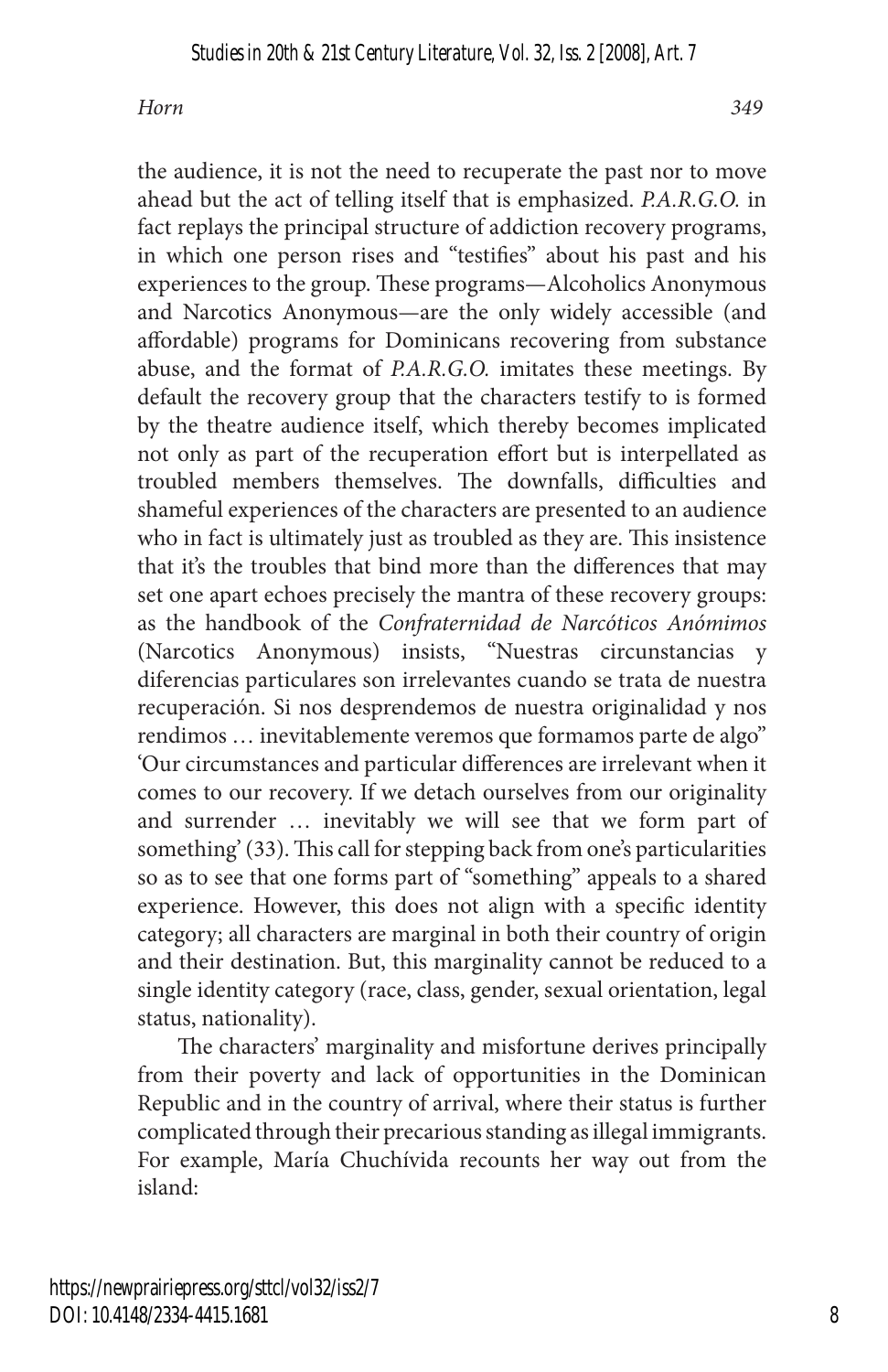*350 ST&TCL, Volume 32, No. 2 (Summer, 2008)*

Solas yo y mamá, yo y mamá solas. Hasta el día que pasó por mi puerta Emperatriz, una amiguita que me dijo 'vamo a allí de un pronto' y me llevó pa' Holanda …a trabajar de niñera. Cuántos niños amamantamos. Cuántos niños de 20 y de 50 años. La primera vez la vergüenza, la segunda indigna, pero la tercera esclaviza. Cinco año pará en esa maldita vitrina con un frío del diablo. Bebiendo y fumando pa no pensá.

Alone, my mom and I, my mom and I alone. Until the day Emperatriz, a girlfriend of mine, stopped by and said to me 'lets step out a minute' and she took me to Holland … to work as nursemaids. How many children we breastfed. How many 20 and 50 year old children we breastfed. The shame of the first time, the disgrace of the second, but the third time enslaves you. Five years standing in a damn showcase, in hellish cold. Drinking and smoking in order not to think. (*P.A.R.G.O.*)

The play does not impel the audience to identify with Maria Cuchívida's experience of prostitution, illegality, and as we find out later, violence and drug addiction, but rather with the multifarious and ongoing ways through which she and the other characters negotiate and process these experiences through pain, anger, and humor.

*P.A.R.G.O.* achieves an unlikely alliance between the marginal characters by bringing the audience closer to the characters not necessarily through who they are (or are not) but through the characters' negotiation of their struggles. The structure of the play as a Narcotics and Alcoholics Anonymous meeting furthers this process as the audience is repeatedly reminded that they are members themselves of this troubled group. The play's audience testifies to and is impelled to identify with the characters' ongoing effort to negotiate and "make do" with experiences of shame and misfortune integral to their lives both in the Dominican Republic and abroad.

In this "making do," humor clearly plays a central role. The characters' excessive gestures, dress, and looks—reaching a definite culmination with ZaZa—give the play parodic overtones; the characters' gestural and visual hyperbole at first suggests that this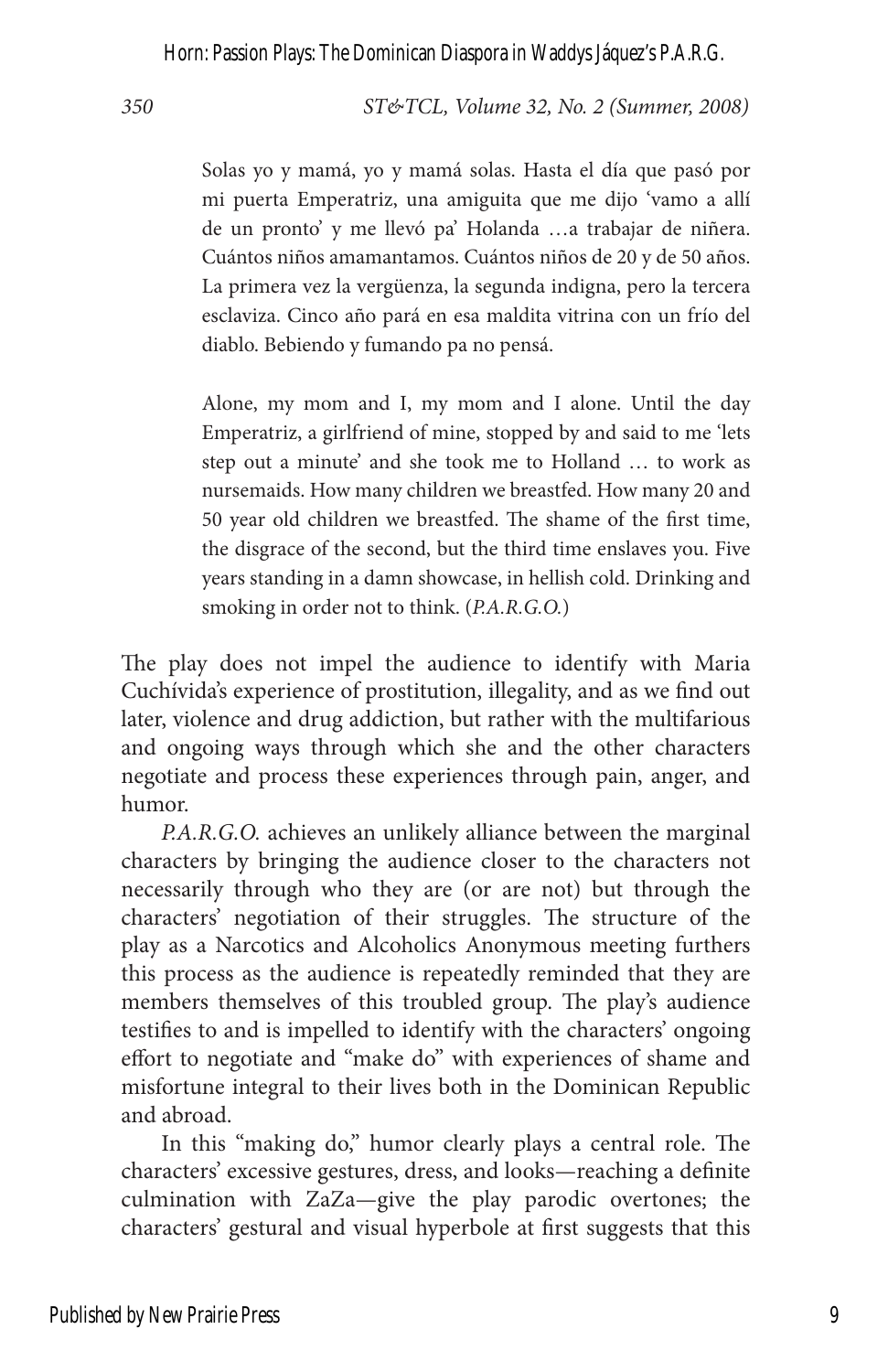play offers principally a parodic take on these regularly stereotyped figures. Yet as it progresses, the play assures us that these characters cannot be grasped simply as parody. While parodic and humoristic elements draw the audience towards the characters, these characters are never passive embodiments of the stereotypes that Jáquez draws upon. Their nonchalant telling of their misfortunes gives the audience much occasion to laugh, but they just as easily shift the tone towards pain and anger, which makes the audience fall silent. In a recent staging in Argentina, Jáquez further highlighted this aspect of these characters by pruning them of the excessive visual elements that lent themselves to be read as parody.

The play, even as originally staged, also forestalls a simply parodic interpretation by slowly stripping the characters of their props and excessive gestures. The bodily movements and use of props make the first character, María Cuchívida, the most "theatrical" act in the traditional sense. By the third act the only non-bodily prop is an invisible dog, which ZaZa at one point simply throws away, killing him. This shift in the use and role of props reflects how Jáquez's work taps into a variety of different genres—including cabaret, drag shows, and stand-up. This hybridity in Jáquez's work leads the theatre critic Vivian Martínez Tabares in her article "Cuerpos caribeños entre el teatro y el performance" 'Caribbean Bodies between Theatre and Performance' quite rightfully to wonder how much his work should be considered theatre instead of performance. *P.A.R.G.O.*  moves from a more traditional form of theatrical representation towards a presentation of realness that culminates with Pasión, the last character, who takes the stage without any theatrical props. The excess of dress and gestures of the previous two acts, through which Papi Chío and ZaZa, produce their respective masculinity and femininity, makes Pasión appear much more "real." The artifice that goes into the production of their supposedly "natural" gender roles highlights their performativity and makes these appear strange and funny, while Pasión, in contrast, appears as almost anti-theatrical, a sense that is reinforced by the lack of theatrical props during her act. This shift skillfully forestalls the reception of her transsexuality as being inherently different and strange; in fact, she appears at first like the one whom the audience most likely will encounter as a neighbor. At the same time her sexual difference is never underplayed nor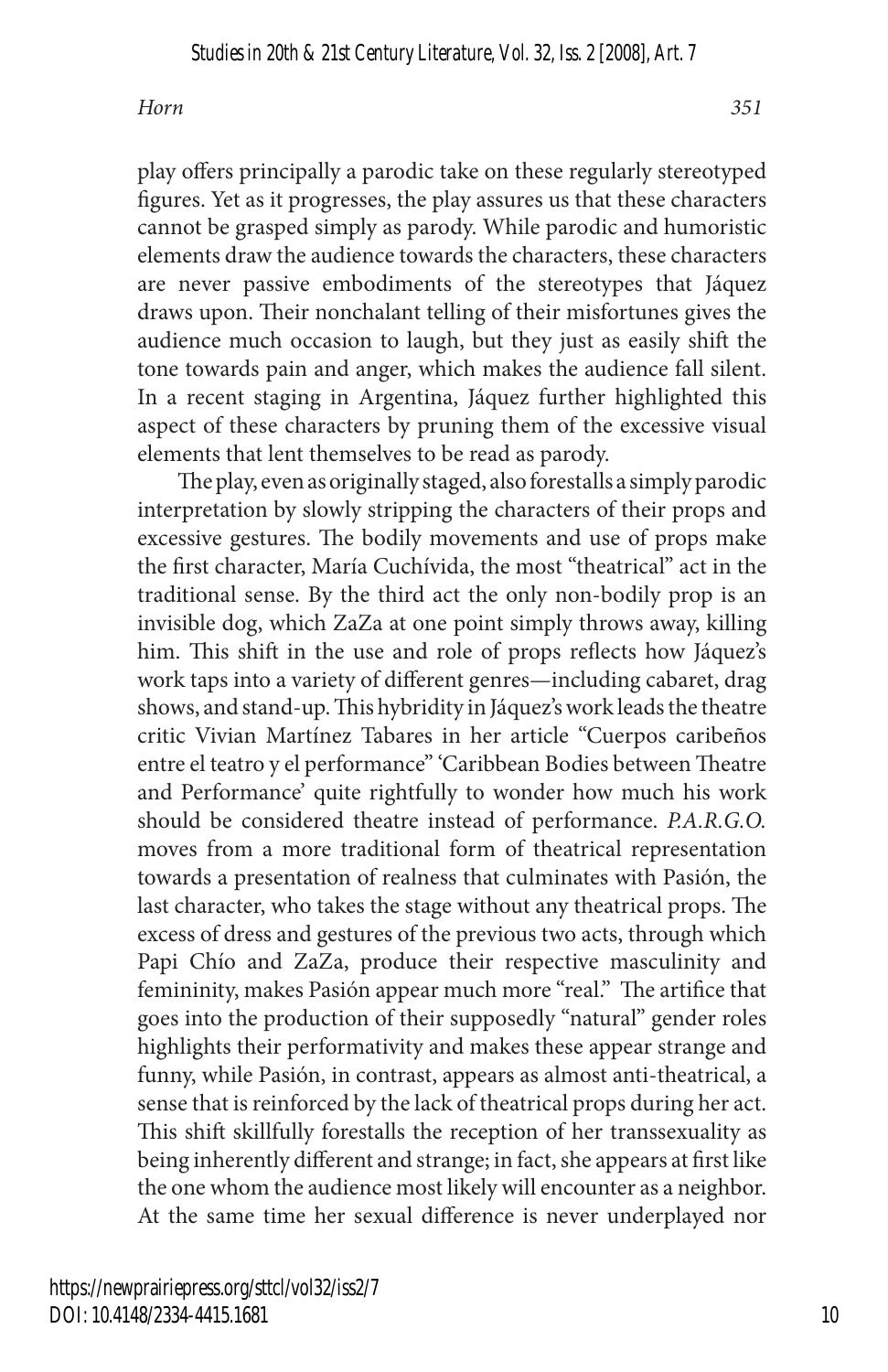*352 ST&TCL, Volume 32, No. 2 (Summer, 2008)*

presented as a problem, but rather simply shared by her as a "detail" when she introduces herself:

> Buenas noches compañeros de P.A.R.G.O., para los que no me conocen mi nombre es Pasión, Pasión Contreras es mi nombre. Tengo un año y medio en la organización. Ex-adicta, ninfómana y alcohólica debido a la soledad según dice mi siquiatra. Latina por descendencia, pero nacida y criada en Nueva York, así que yo soy del grupo de los que ellos dicen que no somos de ningún sitio. Noticia curiosa, un pequeñito detalle, mi mai me parió varón aunque usted no lo crea. Y fui bautizada y todo bajo el nombre de Ramón, Ramón que nombre tan bello. Pero a los 19 años hice mi cross-over hacia el sexo femenino, soy operada de mi parte, transexual es el término medico de mi condición actual. Yo me hice los pómulos y los senos con inyecciones y años más tarde cuando salieron los implantes yo me aumenté dos tallas para ir a la vanguardia con la tecnología.

> Good evening fellow members of P.A.R.G.O.; for those who do not know me, my name is Pasión, Pasión Contreras is my name. I have been a year and a half in this organization. Ex-addict, nymphomaniac, and alcoholic all due to loneliness, according to my psychiatrist. Latina by descent but born and raised in New York, so I belong to those who are said to belong nowhere. A curious detail, believe it or not my mom gave birth to a boy. I was baptized by the name of Ramón; Ramón, what a pretty name. But when I was 19 I made my crossover to the female sex, I had surgery. Transsexual is the medical term for my present condition. I got my cheekbones and breasts done with injections and years later when implants became available I enlarged my breasts two more sizes, to keep up with the vanguard of technology. (P.A.R.G.O.)

Pasión addresses herself to an audience of *compañeros* 'comrades,' people who she claims thereby as affectively close without positing that they are "like" each other or that they need to identify with her difference. She thereby most fully embodies the play's strategy of putting the apparently marginal center stage and bringing it emotionally close, making what appears different familiar—though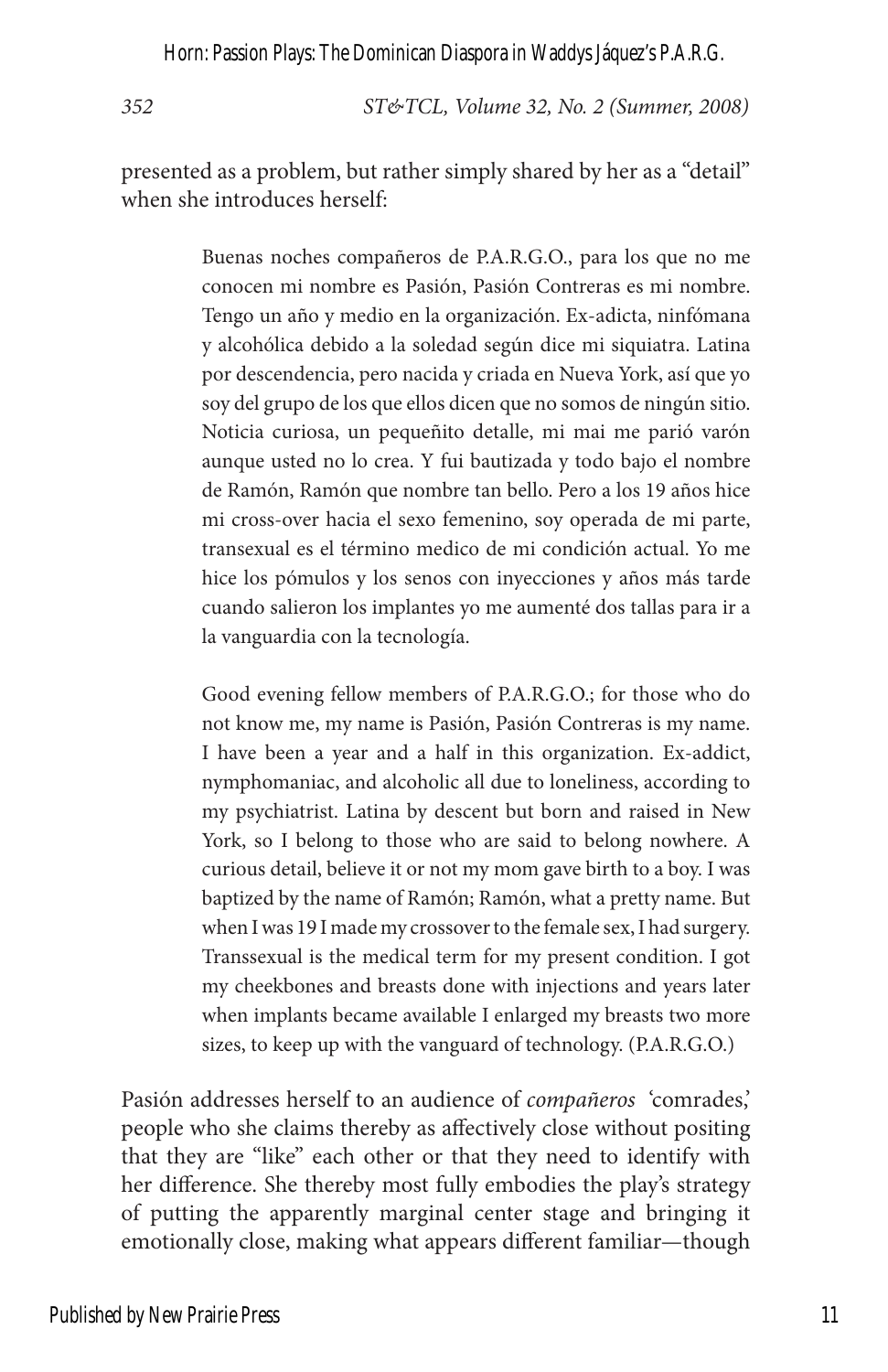never normal. Quite rightfully then, it is Pasión who at the end is crowned as the new "queen" of the Patronato.

Pasión's exclamation that ends the play, "Cuando se ha vivido tan mal, morirse sería redundante" 'When one has lived so badly, dying would be redundant,' effectively declares these characters as the living dead; there is no happy ending, no "renovarse" ("renewal"). Rather, P.A.R.G.O. suggests how despite their social death these characters make do and how this making do, by the continuous reworking of negative experiences, functions as a repetition with a difference through which shame is turned for example into anger or humor. These processes are what tie this disparate diasporic community together. Here, in this play, unlike in the work of Dominican American writers Julia Alvarez and Díaz, in which "migratory experience" is a "concomitantly traumatic and liberating process," migration is neither a traumatic rupture that needs to be healed nor a liberating starting anew (Sagás et al. 23). Rather, for these diasporic subjects migratory experience implies a constant making-over of and making do with traumatic experiences that these characters share without erasing the specificities and differences of their identities.

Waddys Jáquez's play presents a Dominican diaspora in whose experience "loss" is not structured around the experience of immigration but rather results continually from conditions of scarcity and social inequality at home and abroad. This diaspora neither looks back nostalgically nor blithely forward; rather, their humorous and at times mordant dismissal of the possibility of "renewal" and moving forward sheds a critical light on American discourses as the land of unlimited possibilities and on Dominican discourses of progress that fly in the face of enduring social inequalities.

#### Notes

1 Ernesto Sagá and Sintia E.Molina emphasize, "[i]n the past, migration was considered a major and definitive step in an individual's life" (4).

2 This tendency has come under critique in the case of the Hispanic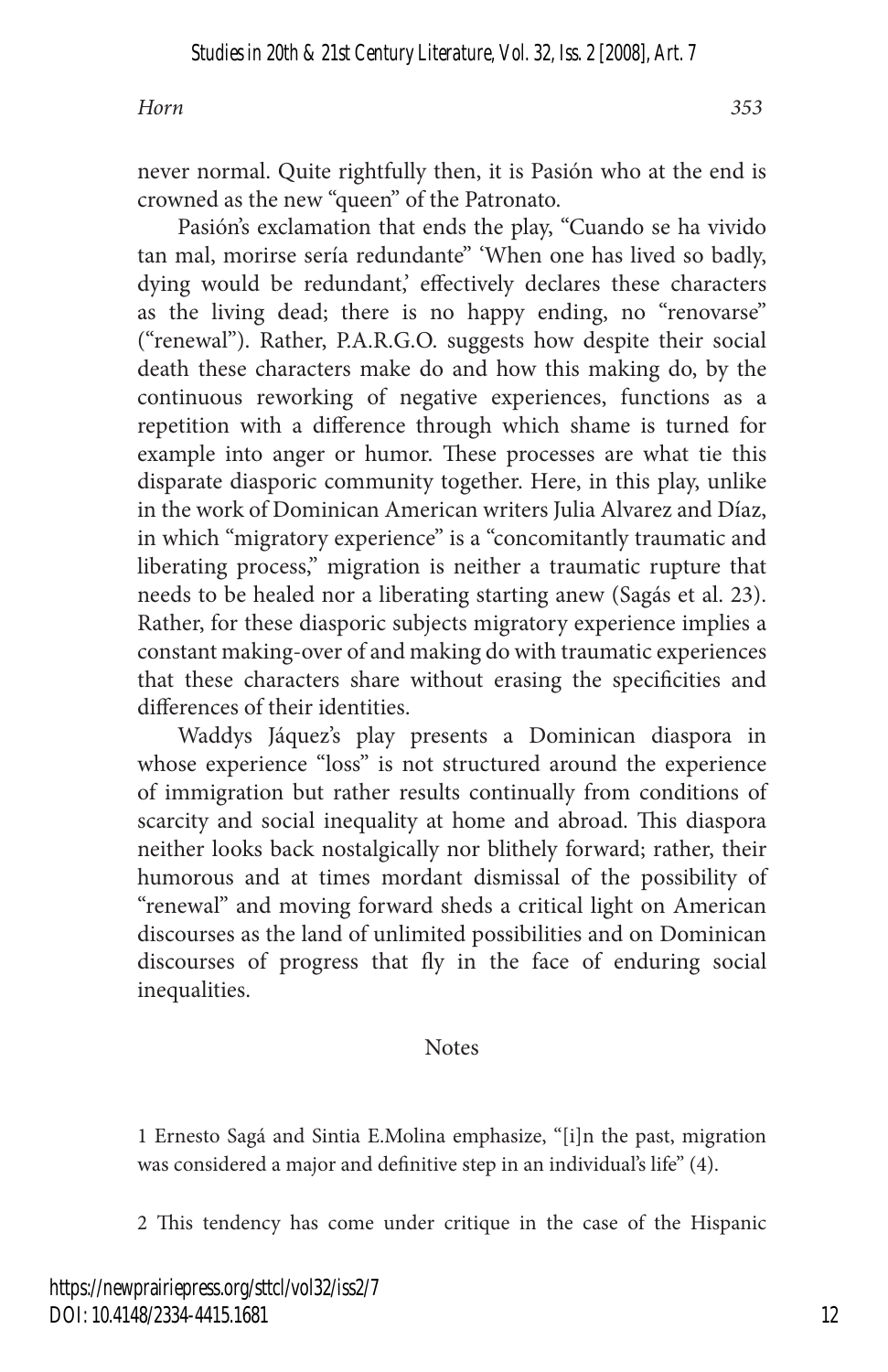*354 ST&TCL, Volume 32, No. 2 (Summer, 2008)*

Caribbean diaspora; critics such as Daisy Cocco de Filippis and Flores have faulted the Dominican and Puerto Rican cultural establishment for ignoring, or at best considering ancillary, contributions of the diaspora to Puerto Rican and Dominican national culture. In his book, *From Bomba to Hip-Hop: Puerto Rican and Latino Identity*, Flores critiques the "oblivion and exclusion" Nuyorican literature faces in prevailing cultural discourses, both in the U.S. and in Latin America (13). He insists in turn that, "though usually ignored or relegated in 'Puerto Rican discourse' (and in much 'Caribbean discourse' as well), the diaspora is integral and relational to the national and regional" (41).

3 All translations are mine.

4 Díaz's recent novel *Oscar Wao* features extensive footnotes, albeit in a colloquial and humorous rather than academic tone, which mostly explain Dominican history to the reader—who is thus presumed to be unfamiliar with the irreverence and idiosyncrasy of the island's history, and who at least implicitly is not a Dominican reader.

5 For example the Dominican daily newspaper *Listín Diario* 'Daily Newspaper' published an article by Sarah Leyla Puello entitled "La importancia de llamarse Junot," which ends with the following sentence: "llamarse Junot en la actualidad es símbolo de orgullo nacional, progresión del crecimiento artístico de nuestro país, y sin lugar a dudas, el asfalto roto hacia un premio nobel" 'to be called Junot is currently a symbol of national pride, progress of artistic growth in our country, and without doubt, the broken asphalt towards a nobel prize' (sec. La Vida).

6 Manuel Chapuseaux describes and summarizes the theatrical tendencies in the Dominican Republic in an article entitled "Corrientes escéncias y libertad creadora en República Dominicana" (2005). He identifies five tendencies: 1) the traditional theatre school, which emphasizes formal realism; 2) a theatre inspired by the naturalism of the Stanislavski school of acting; 3) a popular theatre inspired by Brecht 4) a highly physical form of theatre, described as "acrobático-guerrero"; and, 5) a theatre of the Vanguard inspired by Grotowsky's theories and Eugenio Barba. As Waddys Jáquez himself has recognized, these different tendencies inform his theatre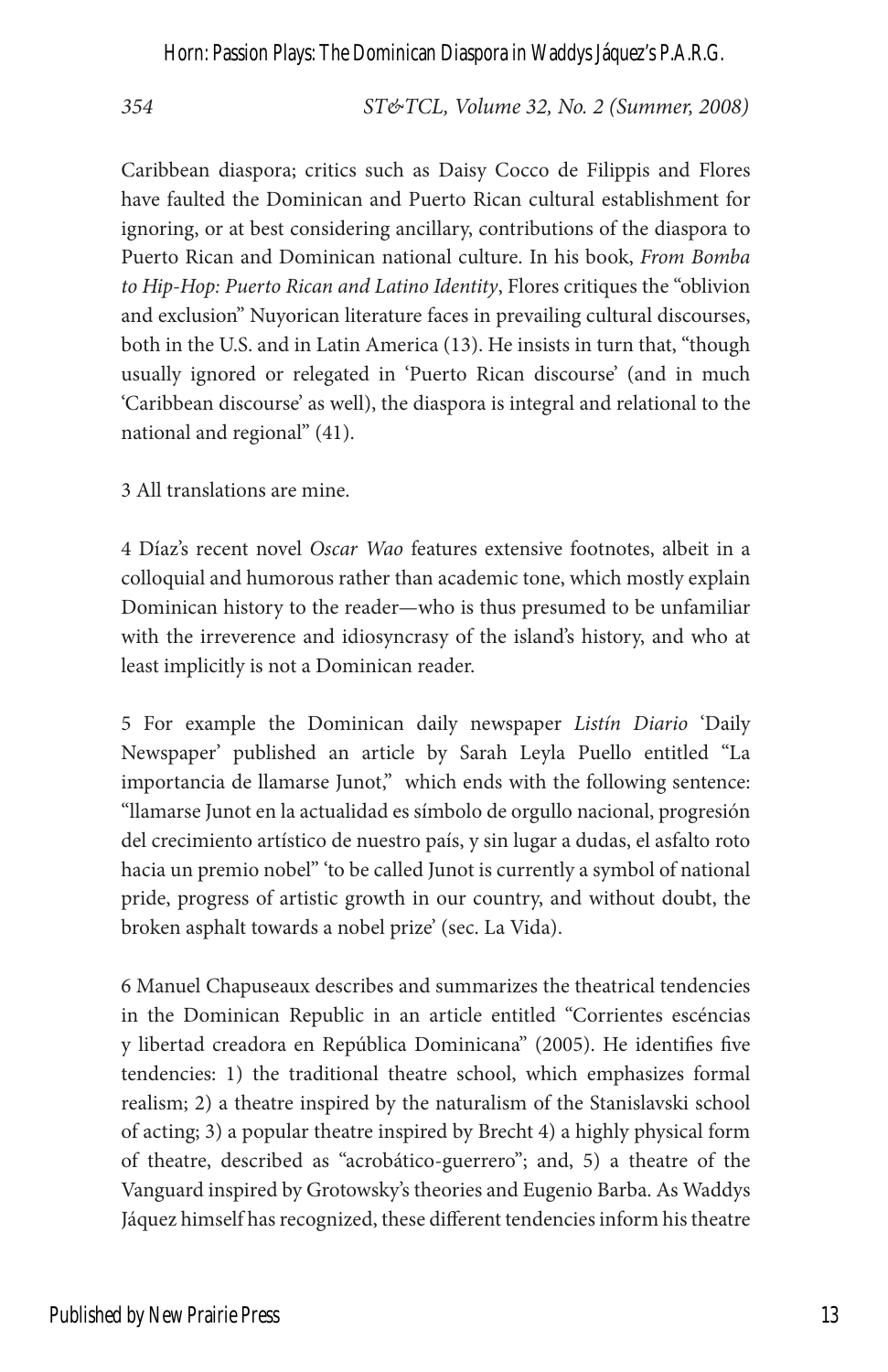practice, but he cannot be aligned with any of these, and he introduced elements, some of which I mentioned earlier, that were radically new to the Dominican stage.

7 Lissette Rojas from the Dominican daily newspaper *El Caribe* reports that additional shows were scheduled for the Waddys Jáquez's retrospective "*Resurrección"* because "todas las funciones … resultaron un lleno total y la gente pidió más" 'all shows … were completely sold out and people asked for more.'

8 I prefer to describe these characters as marginal rather than abject. While they are certainly on the fringes of society (both in the Dominican Republic and the U.S.), they are not, as Kristeva's term "abjection" implies, presented as an almost monstrous outside that society must keep apart.

9 Flores asserts that "cultural remittances from below" often tend to "clash head-on with elite and paternalistic versions of the national culture as purveyed by the guardians of established traditions and historical narratives" (Flores, "Diaspora" 4).

10 Quite appropriately, the re-staging of several of Jáquez's plays in Santo Domingo this past October was entitled "Resurección/Resurrection," featuring Jáquez himself as a campy angel who resuscitates the apparently dead.

11 Dara Goldman detects in cultural discourses of the Caribbean diaspora an ongoing investment in the island as "the principal location of selfdefinition" and as "the lost home that must be mourned" (419).

12 Teresita Martínez-Vergne, in *Nation and Citizen in the Dominican Republic 1880-1916,* offers a suggestive historical perspective on the current emphasis on progress in Dominican political discourse. She shows how the intellectuals who "actively shaped Dominican turn-of-the-century nationalism" did so "by launching a comprehensive and forward-looking discourse" (xv). Her argument is that this discourse of progress, commonly attributed to the Trujillo regime (1930-1961) in fact predates it and shaped Dominican nationalism from its earliest stages.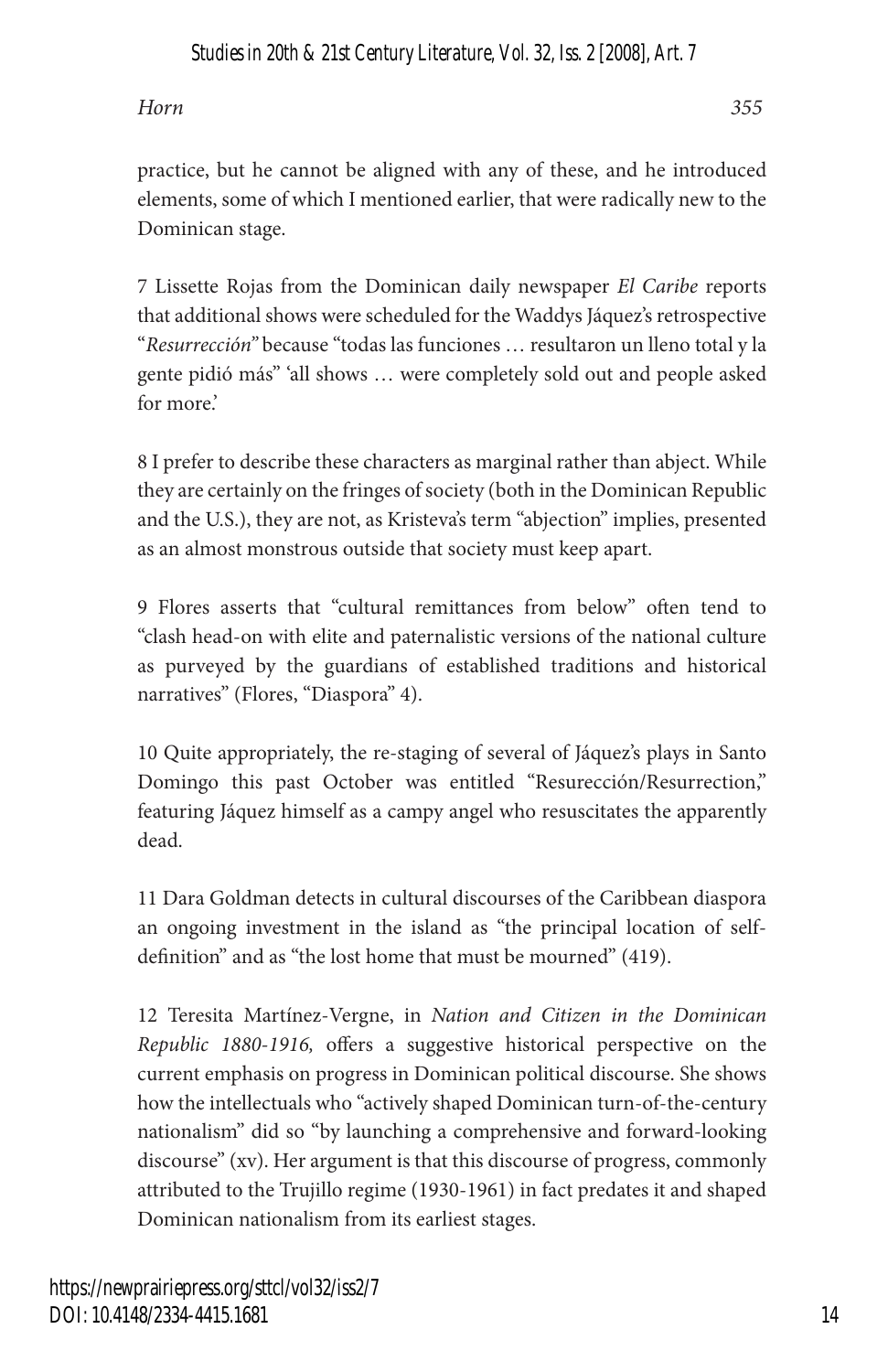*356 ST&TCL, Volume 32, No. 2 (Summer, 2008)*

#### Works Cited

- Bonilla, Janira. "Transnational Consciousness: Negotiating Identity in the Works of Julia Alvarez and Junot Díaz." Sagas and Molina. 200-29.
- Chapuseaux, Manuel. "Corrientes escénicas y libertad creadora en República Dominicana." *Dram@Teatro Revista Digital*. 2005. 21 May 2008 <http://dramateatro.fundacite.arg.gov.ve/ensayos/n\_0015/manuel\_ chapesaux.html>.
- Contreras, Marivell. "Waddys, 'una ausencia llena de presencia.'" *Hoy* [Santo Domingo, D.R.] 11 January 2004, sec. Areíto.
- Díaz, Junot. *The Brief Wondrous Life of Oscar Wao*. New York: Riverhead, 2007.
- Duany, Jorge. "*Los países*: Transnational Migration from the Dominican Republic to the United States." Sagas and Molina. 29-52.
- Flores, Juan. *From Bomba to Hip-Hop: Puerto Rican Culture and Latino Identity*. New York: Columbia UP, 2000.
- —. "The Diaspora Strikes Back: Reflections on Cultural Remittances." *NACLA Report on the Americas* 39.3 (2005): 21-40.
- Goldman, Dara. "Out of Place: The Demarcation of Hispanic Caribbean Cultural Spaces in the Diaspora." *Latino Studies* 1 (2003): 403- 23.
- *Guía de introducción a Narcóticos Anónimos, revisada*. Narcotics Anonymous World Services, Inc. 1995.
- Imbert Brugal, Carmen. "Waddys Jáquez: contundente." *Clave Digital* [Santo Domingo: D.R.] 10 October 2006, sec. Firmas.
- Levitt, Peggy. "Social Remittances: Migration Driven Local-Level Forms of Diffusion," *International Migration Review* 32.4 (1998): 926-48.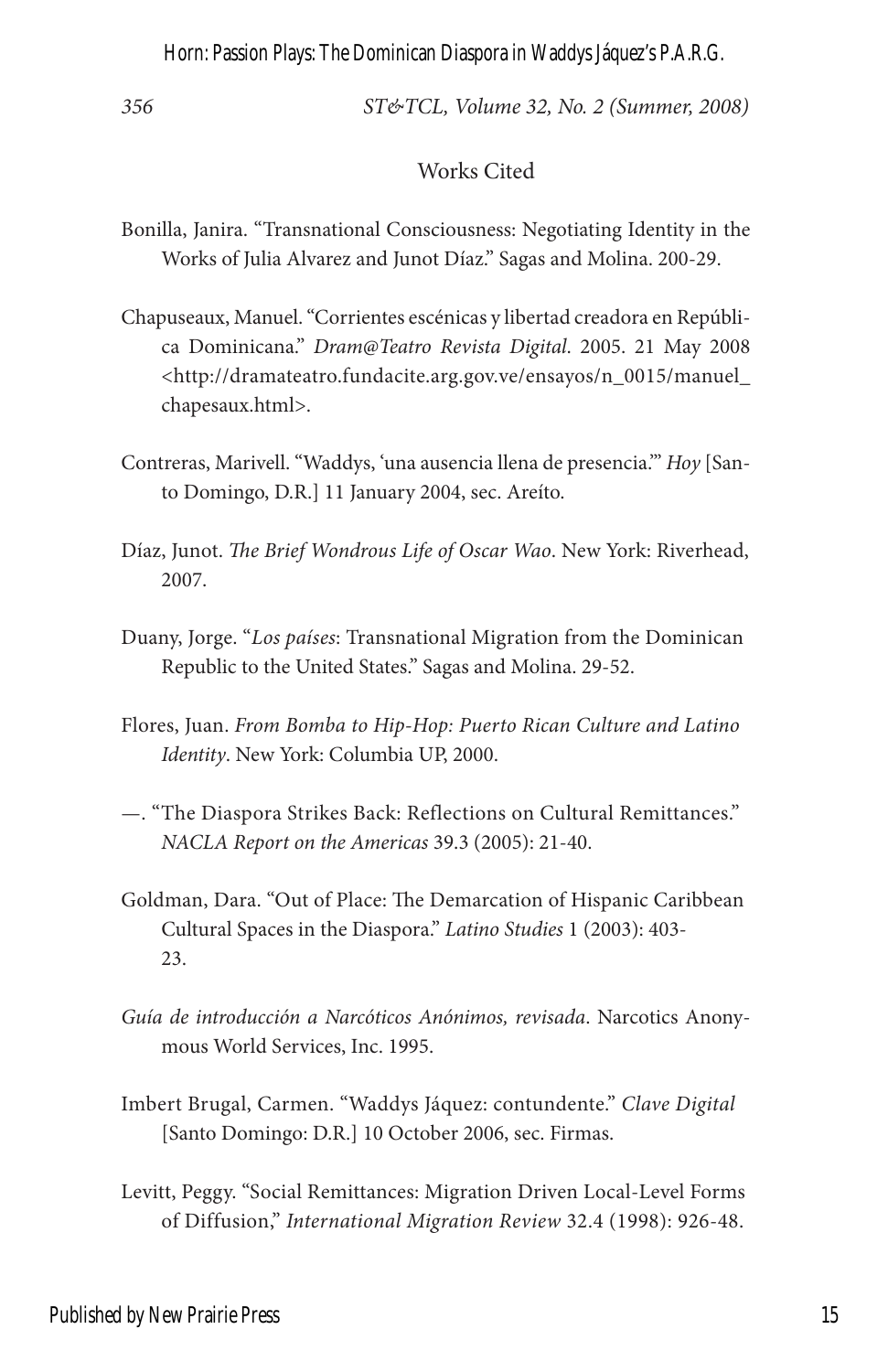—. *The Transnational Villagers*. Berkeley: U of California P, 2001.

- Martínez-San Miguel, Yolanda. "Quisqueyano ausentes: narrativas migratorias dominicanas." *Revista Iberoamericana* 69.205 (2003): 819-38.
- Martínez Tabares, Vivian. "Caribbean Bodies Migrations, and Spaces of Resistance." *TDR: The Drama Review* 48.2 (2004): 24-32.
- Martínez-Vergne, Teresita. *Nation and Citizen in the Dominican Republic 1880-1916*. U of North Carolina P, 2005.
- *P.A.R.G.O*. By Waddys Jáquez. Dir. Waddys Jáquez. Casa de Teatro, Santo Domingo. 15 Sept. 2005.
- Puello, Sarah Leyla. "La importancia de llamarse Junot." *El Listín Diario* [Santo Domingo, D.R.] 12 April 2008, sec. La Vida.
- Rojas, Lissette. "Waddys: Para morirse de la risa." *El Caribe* [Santo Domingo, D.R.] 5 October 2005.
- Román, David. *Performance in America: Contemporary U.S. Culture and the Performing Arts.* Durham: Duke UP, 2005.
- Sagás, Ernesto and Sintia E. Molina, eds. *Dominican Migration: Transnational Perspectives*. Gainesville: UP of Florida, 2004.
- —. "Introduction." 1-28.
- Sagás, Ernesto. "From *Ausentes* to Dual Nationals." *Dominican Migration: Transnational Perspectives.* Ed. Ernesto Sagás and Sintia E. Molina. Gainesville: UP of Florida, 2004. 53-73.
- Stevens, Camilla. "The Politics of Abjection in *P.A.R.G.O.: Los pecados permitidos* by Waddys Jáquez." *Symposium* 61.4 (2008): 255-65.